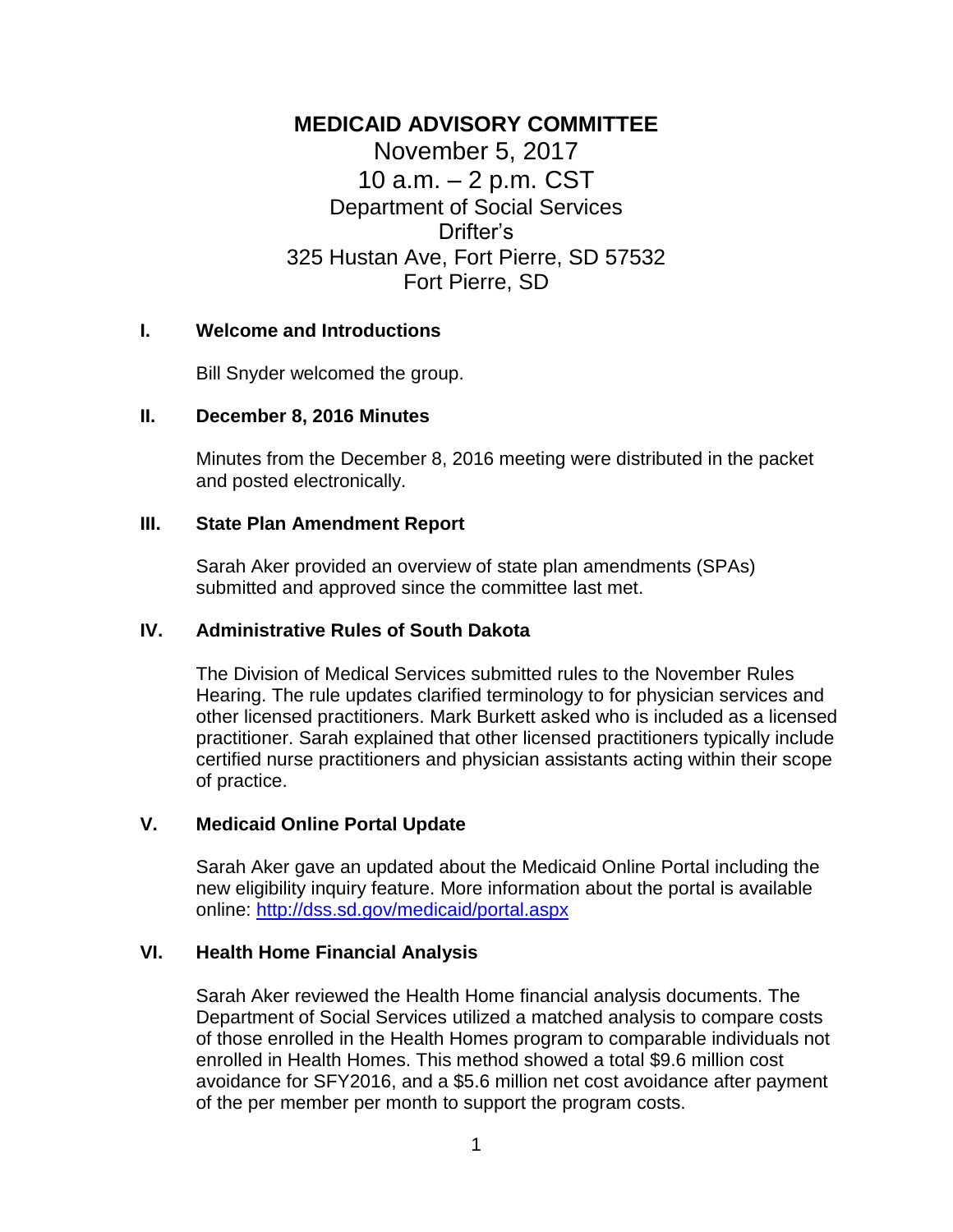## **VII. Health Care Solutions Coalition Update**

Bill Snyder gave an update on the activities of the Health Care Solutions Coalition, including the recommendations for next steps for the Coalition. Care Coordination agreements for Avera, Regional, and Sanford are currently with Indian Health Service (IHS) for signature.

### **VIII. CHIP Reauthorization/Health Care Reform**

Bill Snyder provided an overview of the repeal and reform efforts as well as the options and opportunities expected as part of those reforms. CHIP has not been reauthorized, but South Dakota anticipates continued funding through March 2018 using remaining carry-over dollars. It is anticipated that Congress will act to reauthorize CHIP.

## **IX. Home and Community Based Services**

Colin Hutchison provided an update on the CHOICES waiver renewal. Bill Snyder asked about the potential for the transition case management services. Colin noted that they anticipated starting with the South Dakota Developmental Center (SDDC). Belinda Nelson asked about the anticipated average length of transition. Colin noted services are expected to take place approximately 60 to 90 days prior. The CHOICES renewal will also add Shared Living Homes to the waiver. The goal of Shared Living homes is to connect a participant to a host family home. In the first year, DHS plans to target Shared Livings to individuals transitioning from SDDC, but hope to see success as another option for individuals in the community. Colin also briefed the group on DHS's remote monitoring pilot.

Misty Black Bear gave an update on changes to the HOPE waiver administered by the Division of Long Term Services and Supports including community transition services, community living homes, and structured family caregiving. Belinda asked about the target provider population. Misty noted that any qualified provider may enroll to provide the service. Mark Burkett asked if someone can transition to a community living home. Community transition dollars are targeted towards individuals living in an institutional setting to transition to an HCBS setting. The group asked Misty to explain the effect on access. Misty noted that LTSS anticipates more structured family caregiving homes preliminarily. Services are anticipated to be beneficial to individuals in rural communities. LTSS anticipates submitting in the HOPE waiver amendment in January 2018.

# **X. Other Updates**

Sarah Aker reviewed intended changes to the prescription drug benefit regarding opioid prescriptions proposed by the Medicaid Pharmacy and